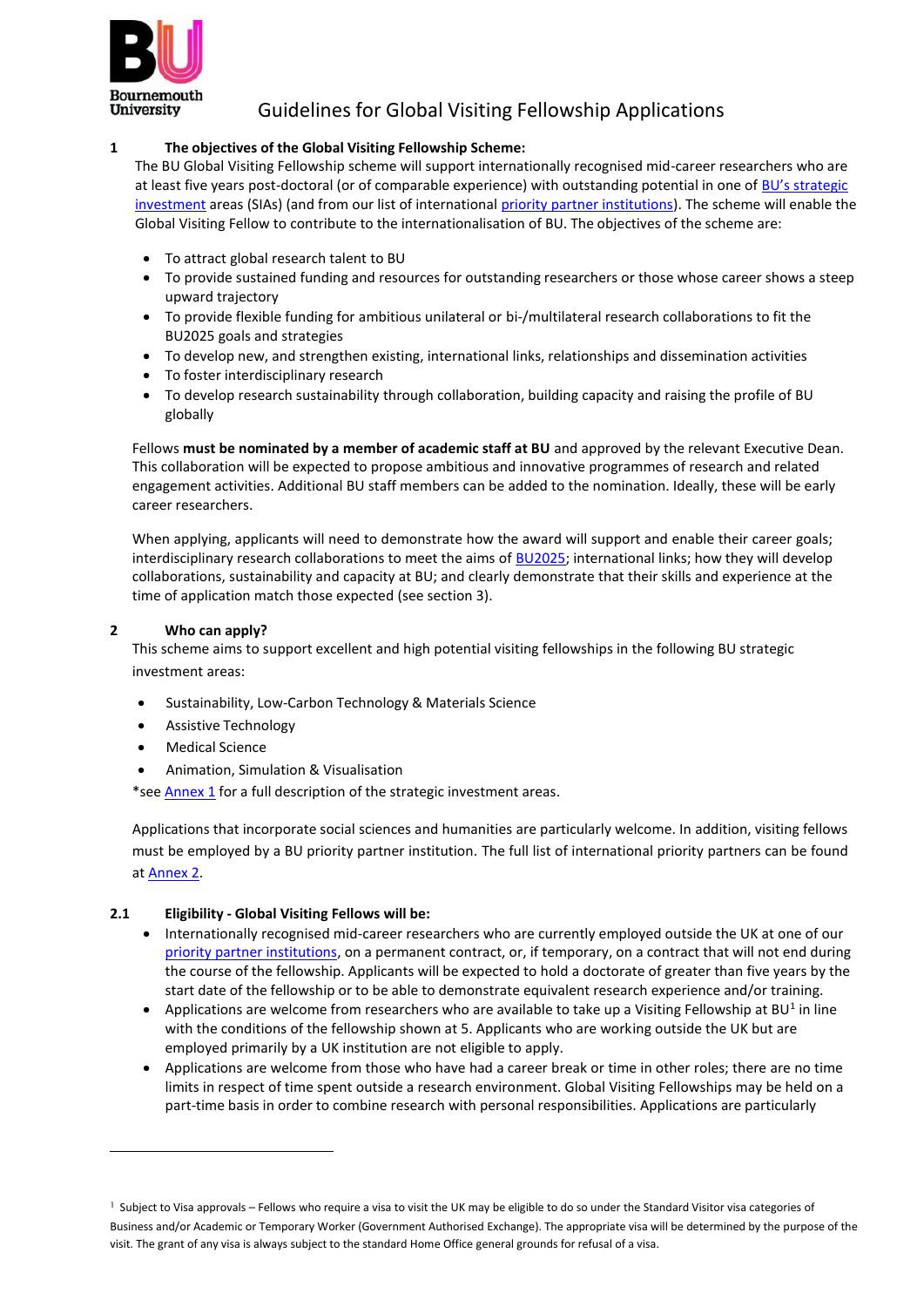welcome from women (as a GVF and/or BU nominator) and the panel reserve the right to apply a quota to the funding available for a minimum of one female GVF to be funded per round.

• It is expected that 100% of the Global Visiting Fellows' time at BU (minimum of one month spread across three years) will be committed to the fellowship or activities related to the fellowship. However, with the possibility of ongoing travel restrictions, applicants are asked to consider creative alternatives to travel to deliver the aims of the scheme. It is expected that this will incorporate elements of fused activity, such as public engagement, international networking and dissemination activities, etc. Therefore, those with substantial ongoing research commitments as a result of participation in other grants are ineligible to apply.

Applicants should use the person specification (see section 3) to assess and justify their suitability for the scheme with reference to the objectives of the scheme.

Fellows will have the flexibility to develop a breadth of experience and partnerships, and secure external research funding during the award but should ensure that these other activities complement their focus and achievement of the aims of the fellowship, such as building international and interdisciplinary research collaborations.

# **3 Person specification:**

## **Scheme applicants should**:

- Demonstrate broad knowledge of the interdisciplinary research area of interest, and offer a compelling vision for the excellence and importance of the proposed research
- Take advantage of the flexible support offered, justify how the fellowship would have wider influence in the field
- Have their own original and ambitious plans / ideas, which complement the targeted research areas
- Demonstrate the relevance, timeliness or other aspects of the international collaboration, and the benefits envisaged
- Provide an approach to maximising the impact and influence of the proposed work, in the short and/or longterm. This may involve co-production of knowledge and implementation of this knowledge with business, public sector, civil society sector or the wider community
- Be capable of leading and developing a team or taking a leading role in their field; and show an ability to identify and maximise potential in others
- Demonstrate the ability to choose and develop appropriate collaborations and networks nationally, internationally or across disciplines

# **Experience and potential:**

- Applicants must have the necessary level of skills, knowledge and experience to take forward the proposed Global Visiting Fellowship
- Have a track record of producing challenging, original and productive research outputs that stands out in their field
- Demonstrate flexibility to adapt to opportunity and embrace new directions **Personal development**:
- Have identified and proposed opportunities for their own development as impactful and influential research leaders. This could include time for work in other environments, international links etc., development of new skills (e.g., in policy impact or commercialisation)
- Have identified opportunities to access career development support, e.g. mentoring and professional training and development, and relevant training courses that will underpin their future career ambitions and learning **Skills**:
- Have strong communication and interpersonal skills and aim to develop these through engagement with different audiences
- Demonstrate how the outcomes of the fellowship will be communicated and used within and outside their immediate community
- Have the ability to build a team and direct them effectively to achieve their own research careers

# **4 Funding available:**

- Total funding available for all Fellowship applications is £35k per round.
- The contribution from the Global Visiting Fellowship fund for **each** fellowship will not normally exceed £21k. It is expected that funds are used in the first two years of the three-year visiting fellowship. The resources requested will not allow under any circumstances for any remuneration including salary payments and/or fees of the Visiting Fellow.
- Funds are provided for the Fellow to carry out research related activities but may be used to work on joint activities with the BU nominator and staff. Acceptable funds may include travel and subsistence, consumables, equipment, networking related costs. Funds can also be used for childcare costs whilst in the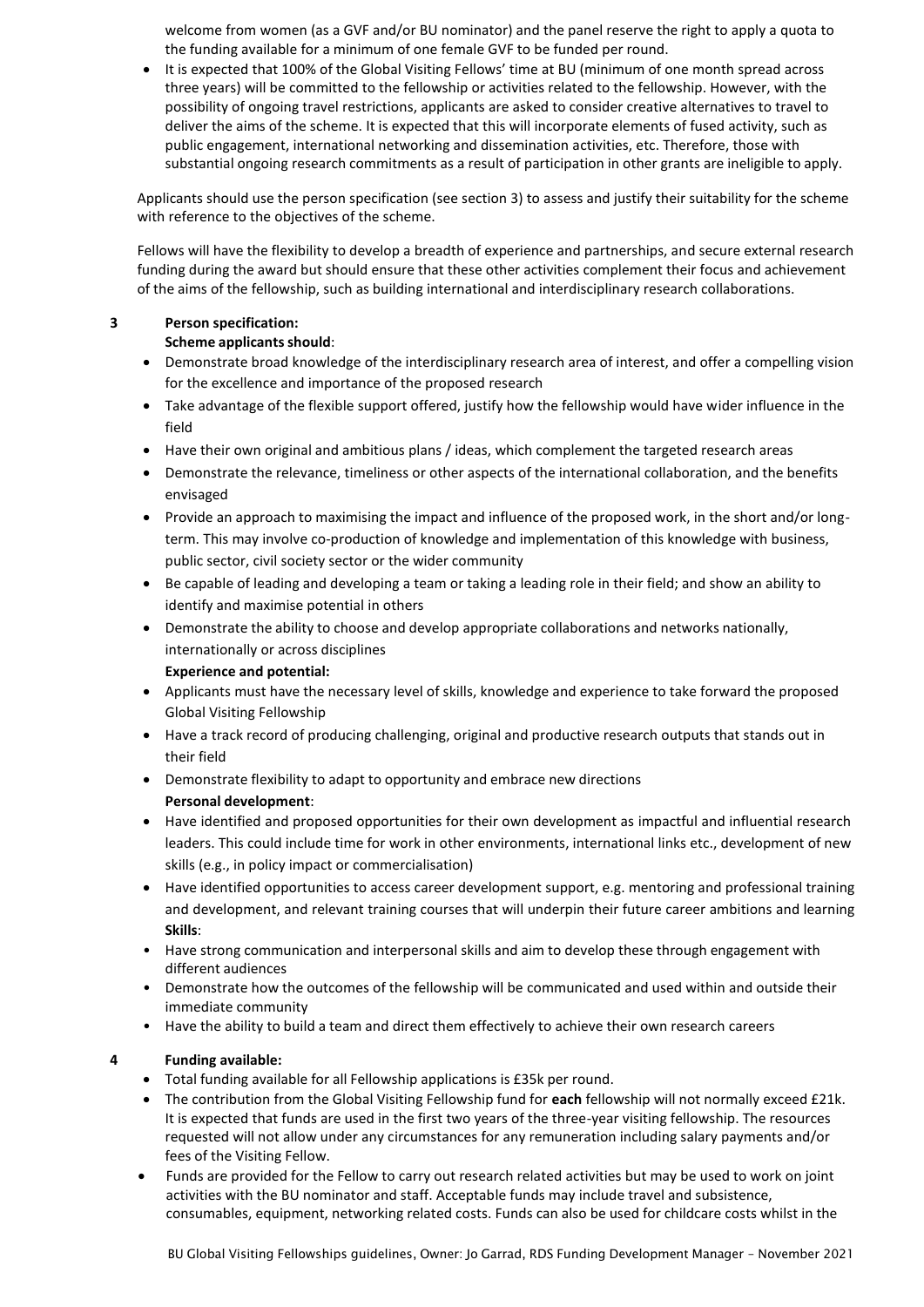UK. Please note that the type of funding may be restricted dependent on the visa status obtained. Value for money will be viewed favourably, as well as creative ideas for delivering the aims of the scheme.

- Each awarded fellow is required to complete a financial statement form.
- It is expected that funds will be spent within the financial year/s specified in the financial statement form. Funding is allocated accordingly, and unspent funds are not transferrable.

# **5 Conditions of the Fellowship:**

- **Global Visiting Fellows will:**
- Hold a Visiting Fellow status at Bournemouth University for a period of up to three years. The period of the Fellowships will normally be from 1 August to 31 July (three years later). The terms of this Fellowship will be laid out in the award letter and associated documentation.
- Be expected to spend at least one month at Bournemouth during the lifetime of the three-year Fellowship. This can be completed accumulatively over the three-year Fellowship. However, with the possibility of ongoing travel restrictions, applicants are asked to consider creative alternatives to travel to deliver the aims of the scheme.
- Be on paid sabbatical leave or other agreed leave from their employer. The award of a Global Visiting Fellowship does not confer any employment rights or create an employment relationship with Bournemouth University. The Fellow remains an employee of their home institution.
- Be encouraged to contribute to the research environment and to the profile of the University through the involvement of staff and students, the dissemination of activities and outcomes, and public engagement. Applications proposing ambitious and innovative programmes of research and related engagement activities will be considered particularly favourably.
- Be encouraged to list the University as an affiliation on all publications or similar outputs produced as a result of the visiting fellowship. Issues of exploitation, dissemination and ownership, as with any collaborative research relationship, will need to be agreed between Bournemouth University and the fellow's home institution and this should be addressed in the application.
- The awarded Fellows will be expected to apply for external funding during the duration of the fellowship (both unilateral bids submitted by the host team as a consequence of the fellowship and/or bilateral/multilateral bids including the Global Visiting Fellow and their home university as a named collaborator). This should be to major funders where the research area is eligible, and for other fellowship schemes, such as the UKRI *Euture Leaders Fellowship*, British Academy [Global Professorships,](https://www.thebritishacademy.ac.uk/programmes/global-professorships) etc. BU's Research Development and Support (RDS) will support awarded Fellows and their nominator with applying for further collaborative opportunities. BU expects that applicants will have to conduct research in the UK.
- BU expects all the researchers it funds to adopt the highest achievable standards in the conduct of their work. This means exhibiting impeccable integrity and following the principles of good research practice in line with the UUK Concordat to [Support Research integrity.](https://www.universitiesuk.ac.uk/policy-and-analysis/reports/Pages/research-concordat.aspx)

# **Nominating staff/Faculty will**:

- Be responsible for making any appropriate arrangements to support the Fellow's visits to the University including completion of the [Non-EEA Visitors Assessment Form](https://intranetsp.bournemouth.ac.uk/formsrep/Non-EEA%20Visitor%20assessment%20form.docx) as appropriate, for introducing the Fellow to the University and for ensuring they are given adequate guidance and resources to undertake the proposed activities (this includes providing office / lab. space, training, mentoring and support).
- Submit a biannual report, in collaboration with the Fellow, detailing activities and outcomes of the Fellowship. This will be led by the Head of Department and nominator and reported to RPMC. The outcome of the review may result in a Fellow failing to progress at any point during the fellowship and, following due process, BU terminating the visiting fellowship status.
- A final fiscal review will take place one month from the end of the fellowship to assess the quality and significance of the Fellow's work and achievements to date. The HoD and nominator will carry-out the review and report to RPMC. It is expected that following the successful completion of the fellowship, awardees will develop international research partnerships between BU and their permanent residency, and consider applying for collaborative research funding and, if eligible, the British Academy [Global Professorships](https://www.thebritishacademy.ac.uk/programmes/global-professorships) (if the Fellow wishes to transfer to BU).

If an awarded Fellow wishes to terminate the award, a notice period of one month, or time left on the fellowship if less, will be served and at the end of this period, the fellowship will be terminated.

#### **6 Application and selection process:**

- Fellows **must be nominated by a member of academic staff at Bournemouth University**, and approved by the Executive Dean.
- The **Fellow must obtain a supporting statement and signature from the relevant office in their home institution**, and provide a short CV, as well as complete BU's Equality [Monitoring](https://www.bournemouth.ac.uk/sites/default/files/asset/document/Equality%20Monitoring%20Form.docx) Form.
- Applications should be submitted by the BU nominating member of staff to [researchfellowships@bournemouth.ac.uk](mailto:researchfellowships@bournemouth.ac.uk) **by 18 March 2022.**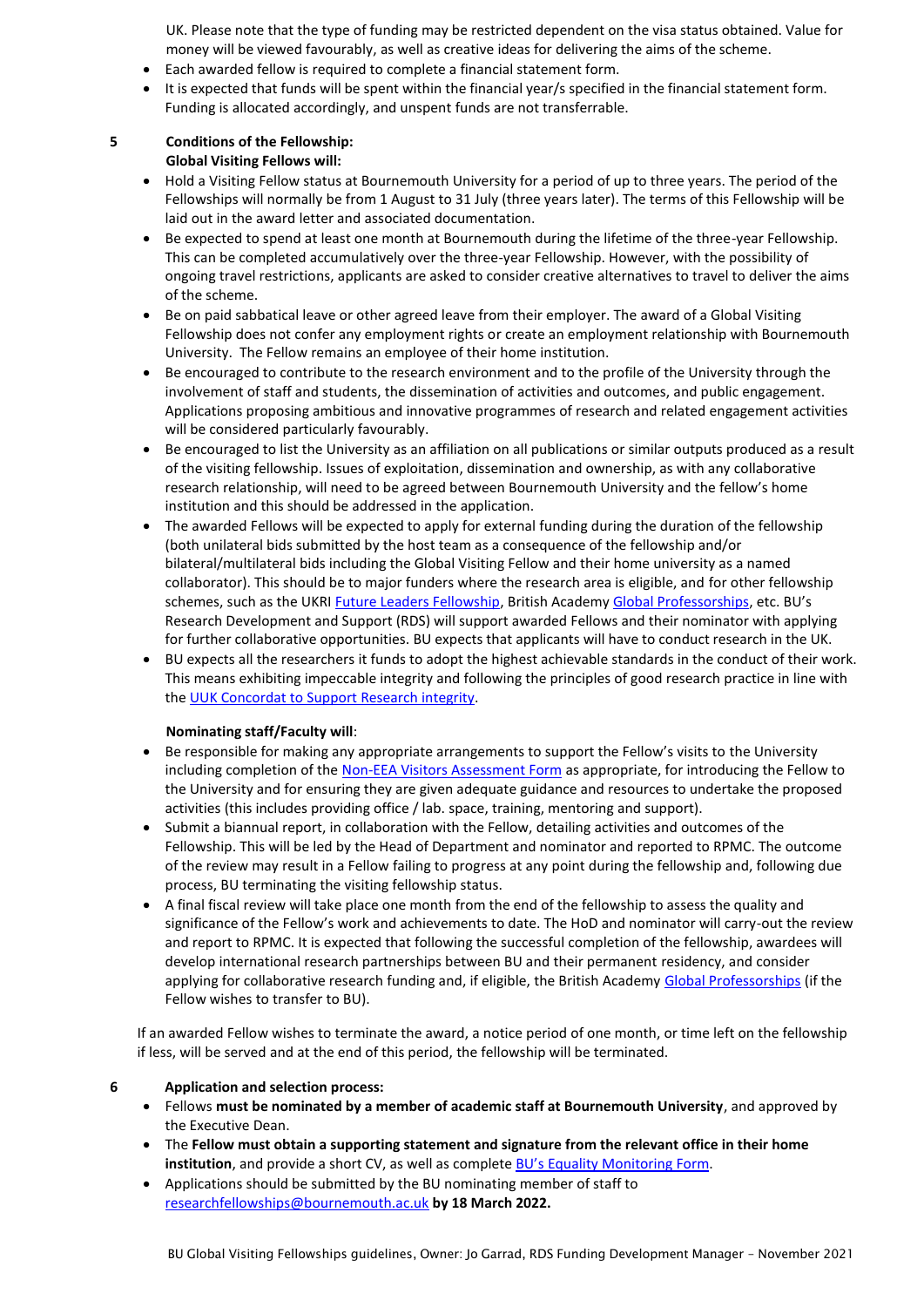- Upon receipt of applications, RDS and Global Engagement will carry out eligibility checks within the scheme rules, such as costings and proposed area of research and any applications deemed ineligible will be rejected.
- The Review Panel will include Professors, an ECR, a Mid-Career academic, a Professional Service representative, and RDS rep. to act as Secretary.
- The Review Panel will meet mid-May 2022. Nominating staff members will be notified of the outcomes within two weeks of the panel meeting.
- The Review Panel will assess applications as per the published assessment criteria below (**[Annex 3](#page-6-0)**). Where possible they will attempt to allow as many different Faculties and Departments as possible to benefit from a Global Visiting Fellowship award.
- The review panel will take into account time spent outside an active research or innovation environment, whether through career breaks, flexible working or as a consequence of working in other roles. In line with BU2025, we will positively encourage applications for fellows from under-represented groups. The panel reserve the right to apply a quota to the funding available for a minimum of one female GVF to be funded per round.
- The fund will normally run annually, and BU expects to fund up to five Fellows per call.

## **7 Diversity**

The University values diversity and is committed to ensuring that we treat all individuals fairly and with dignity and respect; the opportunities we provide are open to all; we provide a safe, supportive and welcoming environment; and no person experiences more or less favourable treatment on the grounds of a protected characteristic. If requested, reasonable adjustments can be made during the application process and if visiting fellow status is approved at BU.

## **8 Outcomes**

Unsuccessful candidates and their nominators are notified of the decision and will receive feedback from the reviewers. Successful candidates and their nominators are notified of the decision. Any amendments to the application, such as cuts to requested costs, are applied here and included in the offer letter for funding. HR will carry-out immigration checks as appropriate. RDS will inform the Faculty Dean, Heads of Department/SIA leads, the nominator, and HR in order to make arrangements for the Fellows visit to BU.

Global Visiting Fellows will be expected to start on the 1 August of the year the application is submitted.

### **9 Visa requirements:**

Global Visiting Fellows may be required to obtain a visa prior to entry into the United Kingdom for the purpose of the visit. More information can be obtained from the UK Visas [and Immigration \(UKVI\)](https://eur02.safelinks.protection.outlook.com/?url=https%3A%2F%2Fwww.gov.uk%2Fstandard-visitor-visa&data=04%7C01%7Cjgarrad%40bournemouth.ac.uk%7C3dc94951e590476e30dd08d99df9aae6%7Cede29655d09742e4bbb5f38d427fbfb8%7C0%7C0%7C637714517893869989%7CUnknown%7CTWFpbGZsb3d8eyJWIjoiMC4wLjAwMDAiLCJQIjoiV2luMzIiLCJBTiI6Ik1haWwiLCJXVCI6Mn0%3D%7C1000&sdata=WugvkN%2Fu6n1ICC3klZqgOu14nFJ%2FmGHKybV8fSmOFIw%3D&reserved=0) website.

#### **10 Application form and deadline**

The application form for the BU Global Visiting Fellowship scheme can be found [here](https://intranetsp.bournemouth.ac.uk/documentsrep/Global%20Visiting%20Fellowship%20Application%20Form%20Rd3.docx) (available to internal staff only). The closing date for 2022 is: **18 March 2022.** There will be one further round in 2023.

#### **Further information**

[University website. I](https://www.bournemouth.ac.uk/study/global-bu/global-partnerships/bu-global-visiting-fellowship-scheme)f requested, we can make the guidance available in particular formats to facilitate access<sup>2</sup>. [Internal](https://intranetsp.bournemouth.ac.uk/documentsrep/BU%20Global%20Visiting%20Fellowship%20Guidelines.docx) site (BU staff only)

#### **Contact**

If you are from one of our international priority partner institutes, your research aligns with one of our strategic investment areas, and you would like an introduction to a BU academic to collaborate with, please contact: [researchfellowships@bournemouth.ac.uk](mailto:researchfellowships@bournemouth.ac.uk)

<sup>2</sup> The scheme complies with BU's commitment to equality of opportunity for all, compliance with relevant equality legislation and consistent and fair application of the processes and procedures; and ensures that BU's Diversity and Equality policy is clearly, and encouragingly, signposted.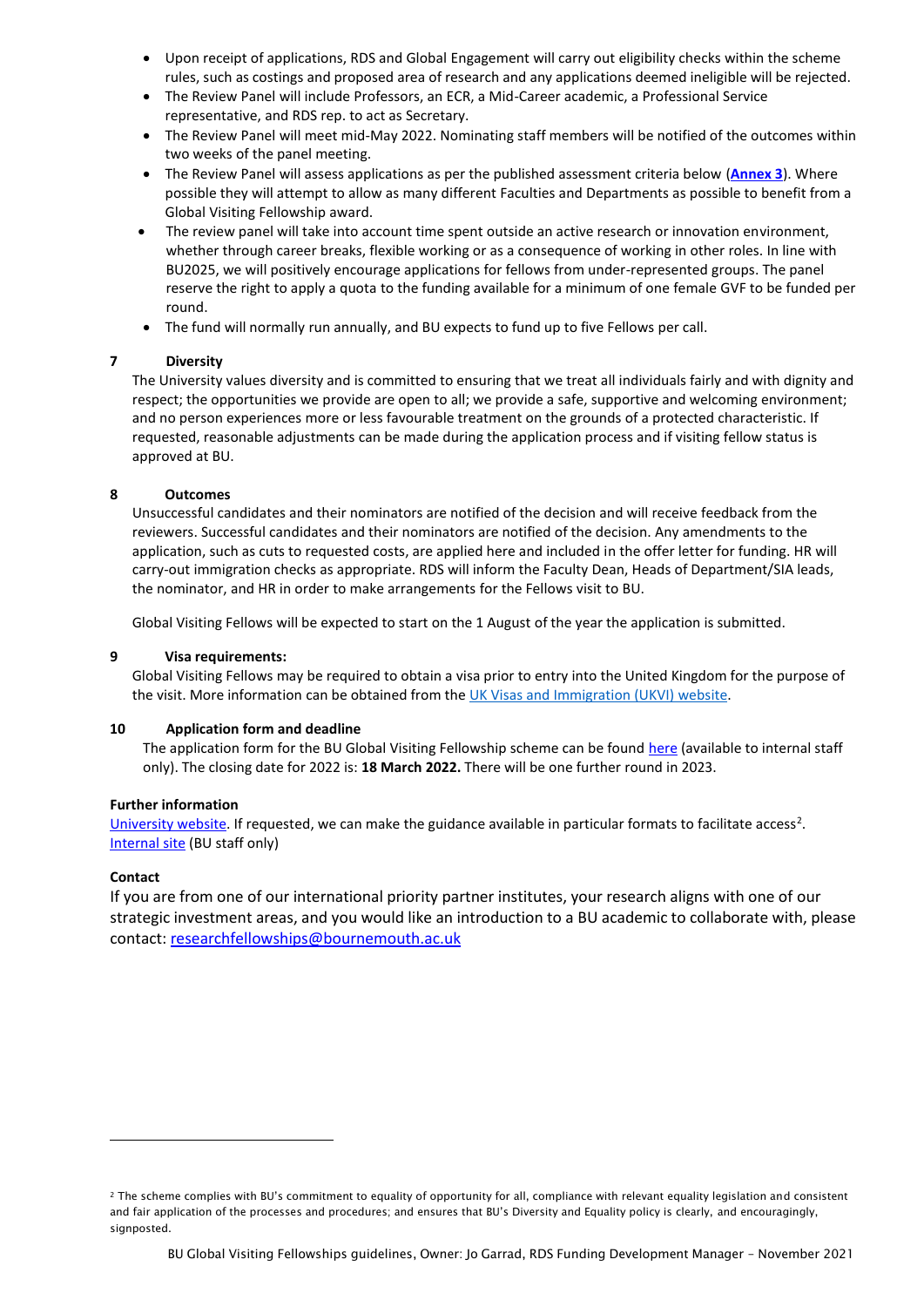## <span id="page-4-0"></span>**Annex 1**

# **Bournemouth University Strategic Investment Areas**

This scheme aims to support excellent and high potential future research leaders in the following strategic investment areas:

## **Sustainability, Low-Carbon Technology & Materials Science**

Scope:

- Environmental, social, economic and cultural sustainability including historic environment
- Conservation, ecology, and ecosystems modelling
- Sustainability policy including legal, computing and data privacy, environmental, conservation, materials development and use (including circular economy), science and energy policy
- Computing, Geographic Information Systems and remote sensing modelling and applications
- Materials science and applications
- Energy science, low-carbon technology and energy network development

#### **Assistive Technology**

Scope:

- Personalisation/accessibility/inclusivity of pedagogy, learning content and learning support/coaching
- Digitalisation and personalisation of secure connected health and medical services
- Design, sensory (cognitive modelling) and remote-sensing developments with visualisation, simulation and application for assistive technology
- Data analytics and adaptive AI for autonomous, interactive and assistive technology
- Robotics, nano-technology, control systems and cybernetics
- Materials science and additive manufacturing applications for assistive technology

#### **Medical Science**

Scope:

- Physician Associate (PG), Genetic Counselling (PG) and Anatomy, Pathology, Physiology, and Epidemiology through Medical Science (UG)/Medical programmes
- Digitalisation and personalisation of health and medical products, services and systems; and their impact on patient resilience/autonomy and on public health
- Life Sciences: forensic and pharmaceutical science, biomedical science and gene-editing
- Data science, AI, medical visualisation/imaging and simulation
- Musculo-skeletal science, bioengineering, (nano-)robotics, cybernetics and prosthetics
- Institute of Medical Imaging & Visualisation in medical digital imaging and simulation, including for prosthetics and cybernetics [leading to larger medical infrastructure development]

#### **Animation, Simulation & Visualisation**

Scope:

- Technical research, development and applications in Computer Animation, VFX, Games Technology and Film
- Visualisation, simulation and modelling of learning content across all core Fusion Themes
- Personalisation of health and medical services
- Animation, visualisation and simulation of design for assistive technology
- Conservation, heritage, ecology and ecosystems modelling integrating Geographic Information Systems and remote sensing modelling and applications
- Data analytics, visualisation, augmented reality and modelling of medical technology and applications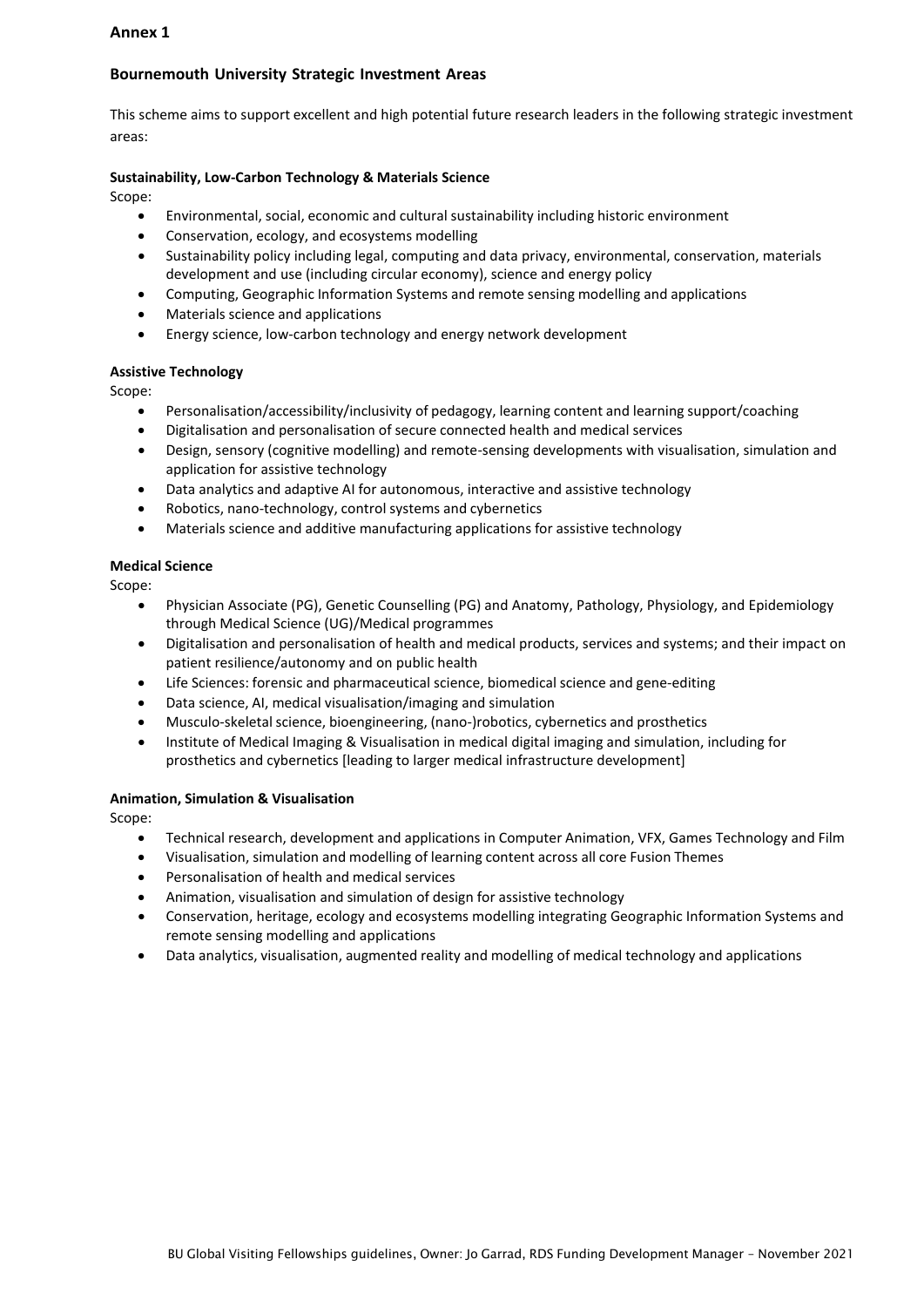### <span id="page-5-0"></span>**Annex 2**

# **Bournemouth University International Priority Partner Institutions**

Applications for a Global Visiting Fellows will only be accepted from those employed by a BU priority partner institution. The full list of priority partners is shown below.

| <b>Africa</b>                                |                                     |                                                 |
|----------------------------------------------|-------------------------------------|-------------------------------------------------|
| <b>South Africa:</b>                         |                                     |                                                 |
| <b>University of Cape Town</b>               |                                     |                                                 |
|                                              |                                     |                                                 |
| <b>Americas</b>                              |                                     |                                                 |
| <b>Brazil:</b>                               | Canada:                             | USA:                                            |
| Universidade de Sao Paulo                    | University of British Colombia      | University of California at San                 |
| Universidade Federal do Rio                  | <b>Simon Fraser University</b>      | Diego                                           |
| Grande do Sul                                | University of Saskatchewan          | <b>Texas A&amp;M University</b>                 |
|                                              | University of Victoria              | University of Delaware                          |
|                                              |                                     | University of Florida<br>University of Michigan |
|                                              |                                     | University of Texas at Austin                   |
|                                              |                                     |                                                 |
| <b>Asia &amp; Australia</b>                  |                                     |                                                 |
| Australia:                                   | China:                              | India:                                          |
| <b>Monash University</b>                     | <b>Beihang University</b>           | Indian Institute of Science,                    |
| <b>University of Melbourne</b>               | <b>Dalian University of</b>         | <b>Bangalore</b>                                |
| <b>University of Queensland</b>              | Technology                          | Indian Institute of Technology,                 |
| University of Sydney                         | <b>Hong Kong Baptist University</b> | Gandhinagar                                     |
|                                              | Northeastern University of          | Indian Institute of Technology,                 |
|                                              | China                               | Kharagpur                                       |
|                                              | <b>Tsinghua University</b>          | Sri Ramachandra Institute of                    |
|                                              | Xi'an Jiaotong University           | <b>Higher Education and Research</b>            |
|                                              | <b>Zhejiang University</b>          |                                                 |
| Japan:                                       | Malaysia:                           | Singapore:                                      |
| University of Tokyo                          | Universiti Sains Malaysia           | <b>National University of</b>                   |
|                                              |                                     | Singapore                                       |
|                                              |                                     |                                                 |
| <b>Europe</b>                                |                                     |                                                 |
| <b>Cyprus:</b>                               | Denmark:                            | Finland:                                        |
| University of Cyprus                         | University of Copenhagen            | University of Helsinki                          |
| France:                                      | Italy:                              | <b>Netherlands:</b>                             |
| <b>ENIB</b><br>Universities and Institutions | University of Genoa                 | University of Amsterdam                         |
|                                              | University of Sassari               | <b>Erasmus University Rotterdam</b>             |
| Paris-Saclay                                 |                                     |                                                 |
| Portugal:<br>University of Lisbon            |                                     |                                                 |
|                                              |                                     |                                                 |